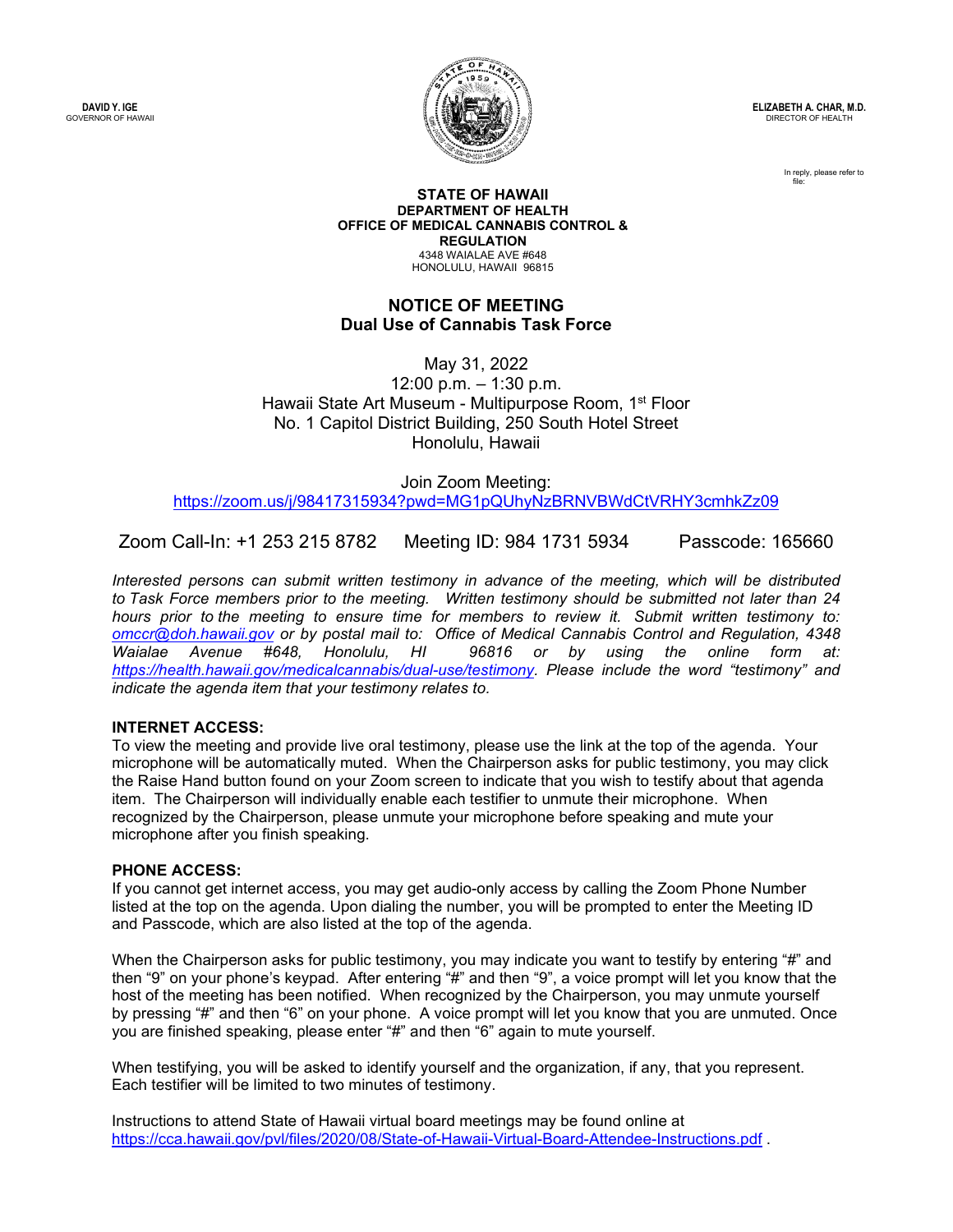# **AGENDA**

- I. Call to Order
	- Establishment of Quorum
- II. Consideration and Approval of Meeting Minutes for April 25, 2022
- III. Panel presentation and discussion on issues states face when transitioning from a medical cannabis only program to medical- and adult use:
	- Colorado Dominique Mendiola, Senior Director, Colorado Marijuana Enforcement Division, Colorado Department of Revenue
	- Michigan Andrew Brisbo, Executive Director, Michigan Cannabis Regulatory Agency
	- Nevada Tyler Klimas, Executive Director, Nevada Cannabis Compliance Board
	- Oregon Jason Hanson, Director of Compliance, Oregon Liquor and Cannabis Commission; Amanda Borup, Policy Analyst, Oregon Liquor and Cannabis Commission
	- Washington Justin Nordhorn, Director of Policy and External Affairs, Washington State Liquor and Cannabis Board
- IV. Discussion and formation of the following Permitted Interaction Groups ("PIGs"):
	- a. Tax Working Group: to identify and make recommendations on the types of tax structures for medical cannabis and adult-use cannabis programs that would provide the most benefit to Hawaii, including identification of appropriate tax rates for each program and allocation of money collected from taxes.
	- b. Social Equity Working Group: to identify Hawaii communities and populations disproportionately impacted by cannabis criminalization and make recommendations for social equity and restorative justice policies that would help to reduce and remediate past and ongoing disparities, including equity in the market, community reinvestment, and expungement and resentencing.
	- c. Market Structure Working Group: to identify and make recommendations on the types of licenses that could be allowed, restrictions on licenses, and home growing.
	- d. Medical Use Working Group: to identify the concerns and priorities of registered medical use patients and certifying medical providers and make recommendations on policies that would help to address these.
	- e. Public Health and Safety Working Group: to identify and make recommendations on policies to safeguard public and consumer health and safety, including preventing youth access, impaired driving, use disorder, and mental health.
- V. Discussion regarding identification of additional issues for further Task Force investigation